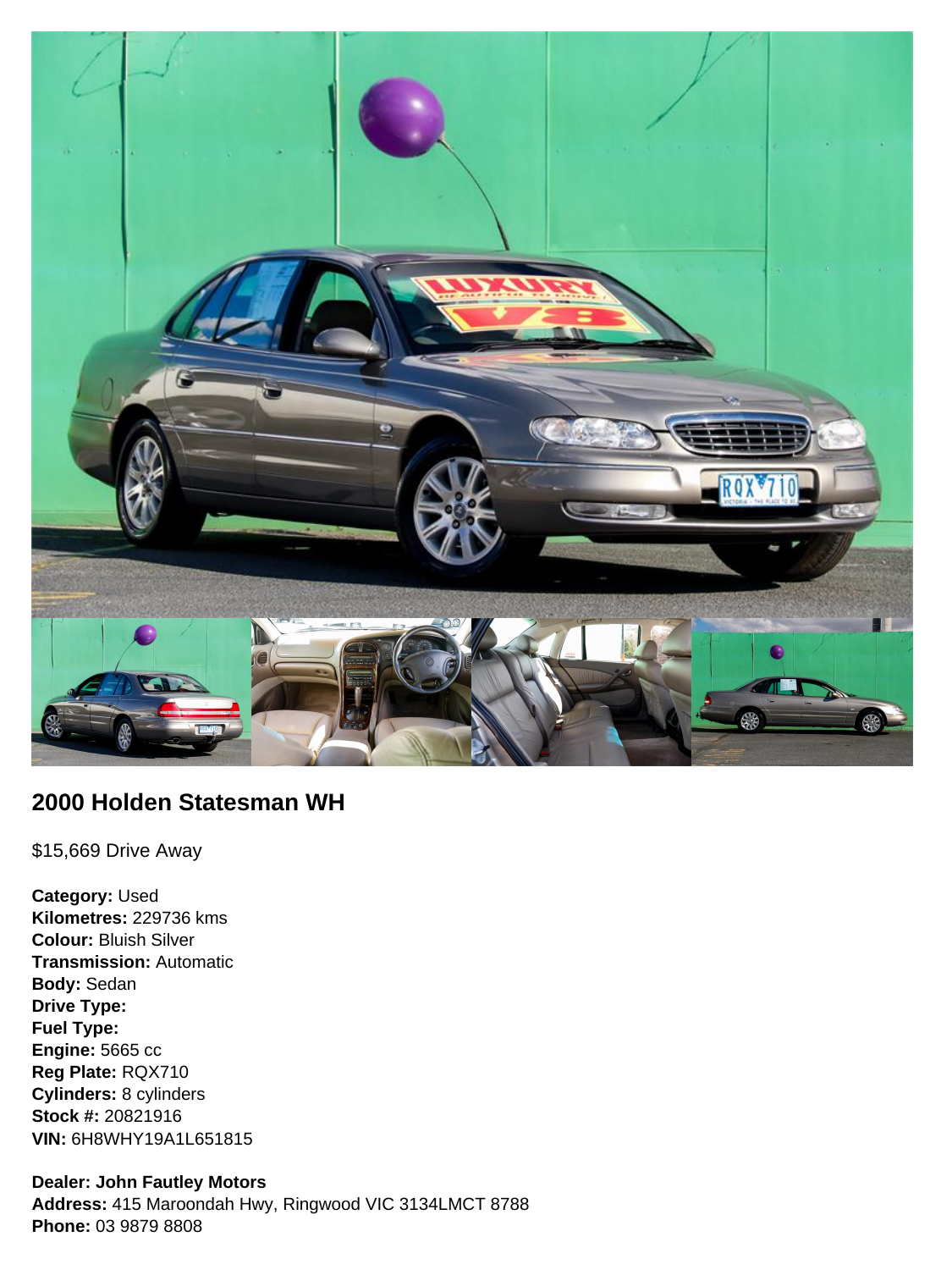## **Dealer Comments**

Low km WH Statesman with original Vic Number plates, and books it's the whole box and dice. Anyone with an Aussie car mind let alone an Aussie muscle car mind doesn't need me talking about, Kilowatts, ANCAP safety, Bluetooth, Apple-Car Play, camera and all the other unnecessary nonsense we got in exchange for not making these classical and characteristic old-world cars.

This one owner is not to be missed and is an excellent piece of Australian motoring history.

2 owner WH Holden Statesman 5.7 litre V8 LS1, 4-speed hydra, leather, just have one.

John Fautley Motors offers a wide and comprehensive range of finance packages to approved customers designed to fit every individual needs. The process is quick and painless with competitive interest rates. So, whether it is a car lease, chattel mortgage, car loan or novated lease we will get you there.

Finance payments start from only \$82 per week T.A.P Payments are indicative only & may vary depending on individual circumstances, Conditions apply

We are a reputable long-standing and family-owned, pre-loved car dealer, with over 25 years in operation. We also pride ourselves in getting the best cars available and we get access to the best cars first due to our 25 years of success.

LOCATED EAST OF THE CITY, JUST OFF EASTLINK NEAR THE MELBA TUNNEL IN RINGWOOD COMPETITIVE FINANCE PACKAGES ARE AVAILABLE EXTENDED COMPREHENSIVE WARRANTIES FOR UP TO 5 YEARS ARE AVAILABLE DRIVEAWAY TODAY OPEN 7 DAYS ON-SITE FINANCE AVAILABLE TRADE-INS WELCOME

\* If the price does not contain the notation that it is "Drive Away No More to Pay", the price may not include additional costs, such as stamp duty and other government charges. Please confirm price and features with the seller of the vehicle.